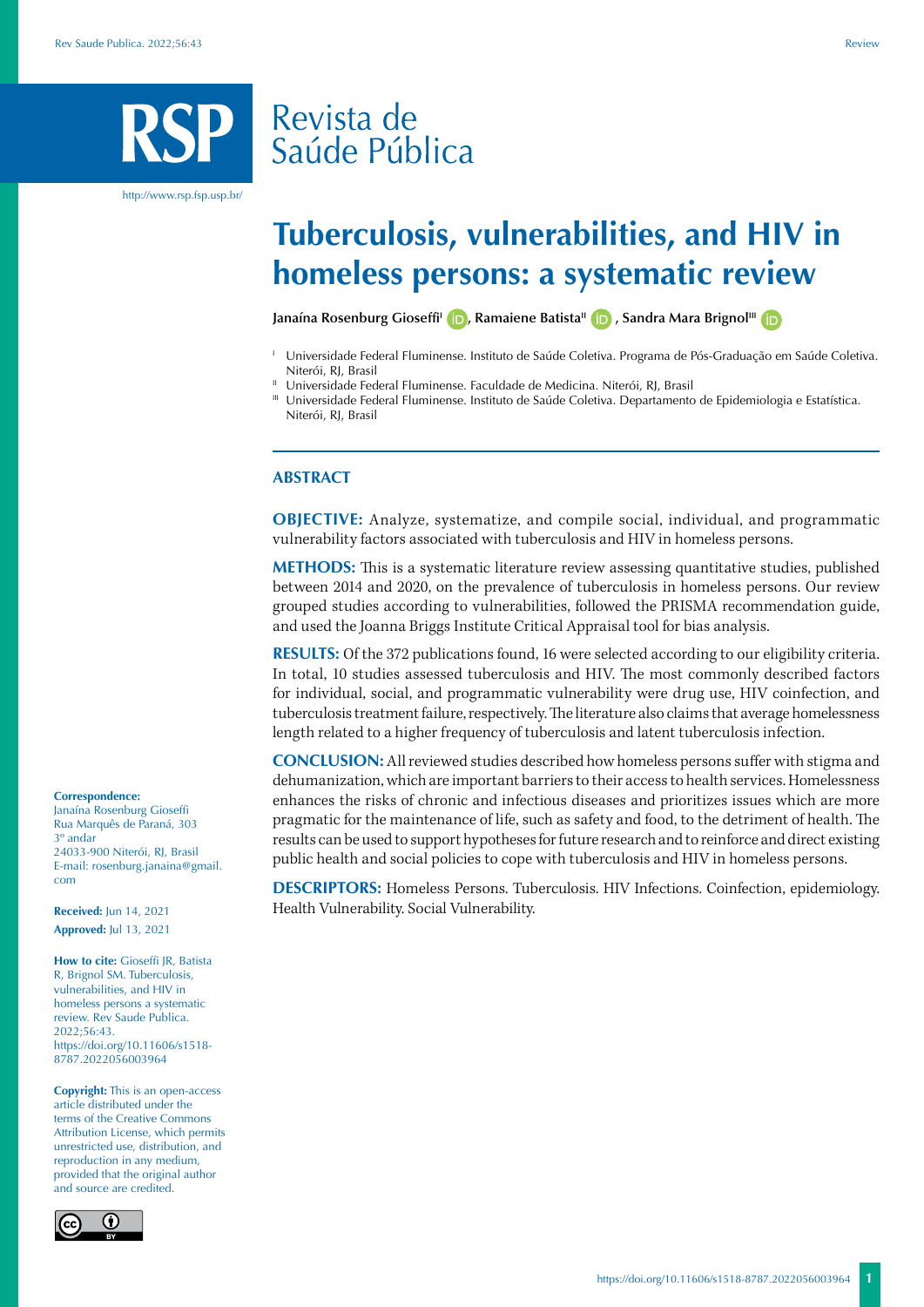### **INTRODUCTION**

Tuberculosis is a respiratory disease caused by the agent *Mycobacterium tuberculosis*. It is currently among the 10 most lethal diseases in the world and the first, among infectious diseases<sup>1</sup>. Its transmission occurs by inhalation of aerosols leading to a granulomatous infection in the lower respiratory tract<sup>2</sup>. Its occurrence is associated with socioeconomic factors since, according to the UN, 95% of cases occur in low- and middle-income countries<sup>3</sup>. Africa and the Americas<sup>1</sup> are at the top of the ranking of estimated cases and deaths for the disease.

The global estimate of tuberculosis infection was 10 million cases in 2020, with an estimated incidence of 132/100,000 inhabitants, and 1.2 million deaths, of which 208,000 among people who are HIV+<sup>1</sup>. The END TB strategy, proposed by the World Health Organization, aims to reduce the incidence of tuberculosis to less than 10/100,000 inhabitants and decrease the number of deaths by at least 95% so tuberculosis could no longer be considered a global public health problem<sup>4</sup>. .

In Brazil, tuberculosis is an important health problem, with a death rate of 2.2/100,000 and an incidence of 31.6/100,000 inhabitants<sup>5</sup>. The Sistema Único de Saúde (*SUS - Brazilian Unified Health System*) promotes specific programs to combat it, such as the *Programa Nacional de Controle da Tuberculose* (National Tuberculosis Control Program) and the establishment of treatment directly managed by the basic health network<sup>6</sup>. However, patient adherence is low7 , and treatment abandonment and wrong or intermittent medication administration cause the number of deaths to remain high and the emergence of drug-resistant strands<sup>7</sup>. .

Homeless persons (HP) are constantly exposed to different types of vulnerable and degrading living conditions, increasing the challenge for health care and requiring specific interventions for these people<sup>4,8</sup>. As a result of this exposure and the precarization of their lives, tuberculosis in HP is very frequent. This population is 56 times more likely to be affected by this disease in Brazil.

This vulnerabilization has three dimensions<sup>9</sup>: 1) Individual – determined by individuals' access to information; their ability to put it into practice; and material, cultural, cognitive, and moral aspects – among many others participating in the construction of the human "being"; 2) Social – guided by social and cultural contexts and 3) programmatic – scenarios concerning social institutions (especially health, education, culture, and social assistance) which enable unfavorable contexts to increase these social conditions.

Treating tuberculosis in HP is more expensive and complex than in the rest of the population due to their lower treatment adherence, according to the Evidence Informed Policy Network of the Brazilian Ministry of Health<sup>4</sup>. Moreover, issues such as safety, food, and rest, compete in importance with health care. In addition to tuberculosis, HIV/Aids, dermatological diseases (including leprosy), and hypertension are the main diseases in this population. Psychosocial treatment due to drug and alcohol abuse is also prominent<sup>10</sup>. Homeless persons live marginalized and distant from public policies and lack the effective exercise of their basic rights, including access to medical primary care in SUS<sup>11</sup>.

Worldwide, tuberculosis is the leading cause of death in HIV-positive individuals, accounting for one third of their deaths<sup>12</sup>. People with HIV are 28 times more likely to become infected with tuberculosis<sup>13</sup>, a coinfection responsible for almost 29% of deaths from tuberculosis in Brazil14. In 2018, he incidence of tuberculosis in HIV-positive patients was 5.2/100,000 inhabitants in Brazil. In the same year, of the new cases of tuberculosis, 75.5% were tested for HIV and, among the affected, only 47.4% underwent antiretroviral treatment concomitantly with tuberculosis treatment $15$ .

Due to the technological advances in tuberculosis and HIV/Aids treatment and the commitments made by World Health Organization member countries, this scenario is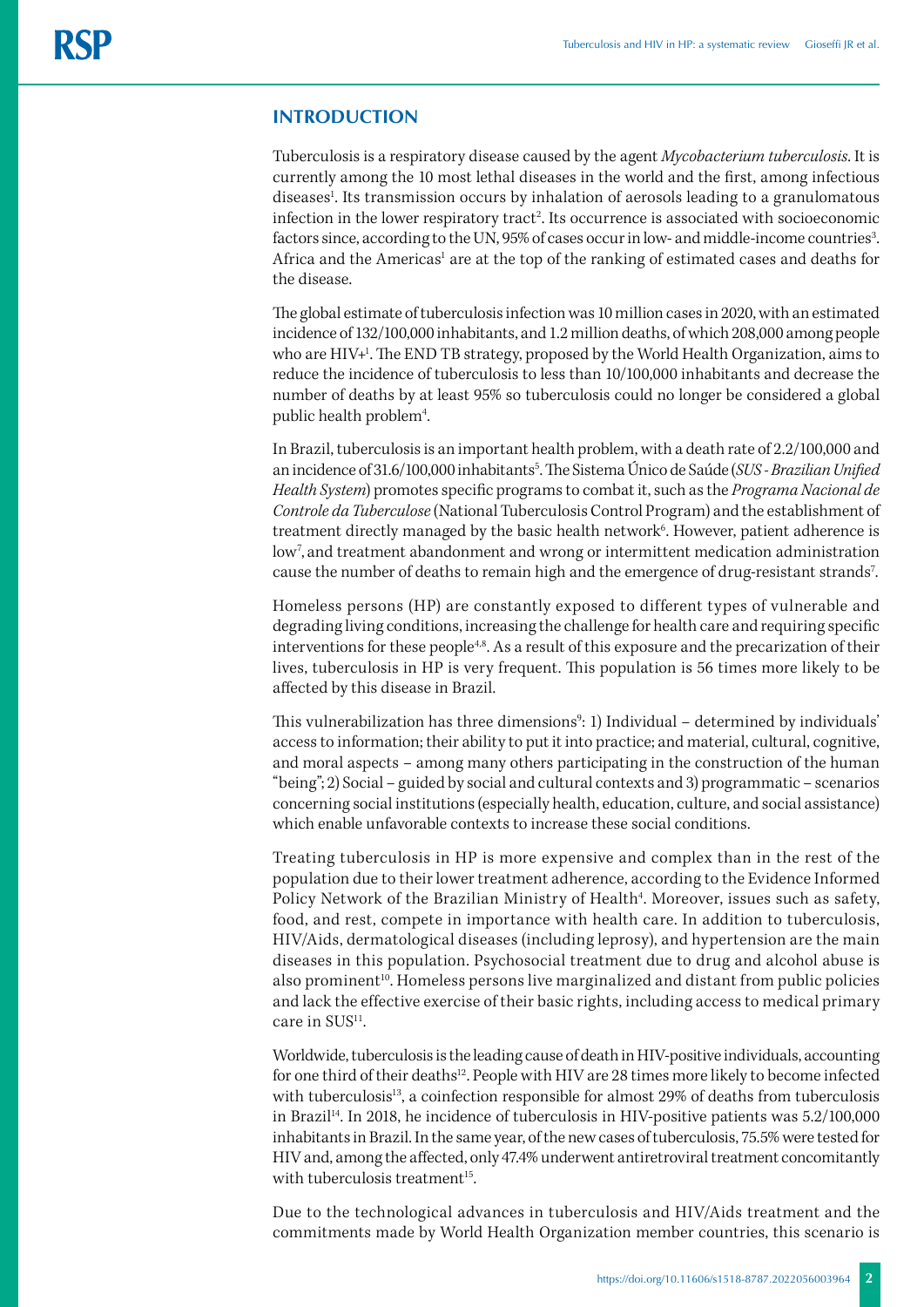problematic and challenging since these diseases are historically important<sup>16</sup>. Fostering knowledge and debate on the tuberculosis epidemic, which is related to social, individual, and programmatic vulnerability in homeless persons, is fundamental to cope with these diseases in Brazil, especially due to the current covid-19 epidemic, in which healthcare struggles to meet different demands. This study aimed to analyze, systematize, and compile the individual, social, and programmatic vulnerability factors associated with tuberculosis and tuberculosis+HIV collected from studies on these illnesses in homeless persons which were conducted between 2014 and 2020.

### **METHODS**

A systematic literature review was conducted with studies, published from 2014 to 2020, assessing tuberculosis and tuberculosis+HIV in homeless persons. A systematic review is a research method which, in health, consists of seeking and selecting, evaluating, compiling, and showing the published evidence on an important topic and its impact on populations' health. Preferred Reporting Items for Systematic Reviews and Meta-Analyses (Prisma) criteria were applied.

#### **Survey Strategy**

References were surveyed by the descriptors Tuberculosis, Homeless Persons, HIV, Social Vulnerability, and Health Vulnerability (and their combinations) in the PubMed and Latin American and Caribbean Health Sciences Literature (Lilacs) platforms, as shown in Table 1. Articles were analyzed by two researchers at two different moments and the results, compiled.

### **Eligibility Criteria**

Analyses included studies with a quantitative design, written in English, Spanish, and Portuguese and published from 2014 to 2020, which assessed tuberculosis, tuberculosis+HIV, and the vulnerability factors associated with these illnesses.

#### **Table 1.** Search strategies.

| <b>Platform</b>                               | <b>Descriptors</b>                                                                                                                                                                                                                                                                                                                                          | <b>Results</b> |
|-----------------------------------------------|-------------------------------------------------------------------------------------------------------------------------------------------------------------------------------------------------------------------------------------------------------------------------------------------------------------------------------------------------------------|----------------|
| Pubmed<br>http://www.ncbi.nlm.nih.gov/pub med | ("homeless persons"[MeSH Major Topic] AND "tuberculosis"[MeSH Major<br>Topic]) AND "hiv"[MeSH]                                                                                                                                                                                                                                                              | 4              |
| Pubmed<br>http://www.ncbi.nlm.nih.gov/pub med | ("tuberculosis"[MeSH Major Topic]) AND "homeless persons"[MeSH Major<br>Topic)                                                                                                                                                                                                                                                                              | 229            |
| Pubmed<br>http://www.ncbi.nlm.nih.gov/pub med | (("Tuberculosis/analysis"[Mesh] OR "Tuberculosis/epidemiology"[Mesh] OR<br>"Tuberculosis/mortality"[Mesh] OR "Tuberculosis/statistics and numerical<br>data"[Mesh] OR "Tuberculosis/transmission"[Mesh])) AND ("Homeless<br>Persons/epidemiology"[Mesh] OR "Homeless Persons/mortality"[Mesh] OR<br>"Homeless Persons/statistics and numerical data"[Mesh]) | 104            |
| Lilacs<br>http://lilacs.bvsalud.org/en/       | tuberculose [Descritor de assunto] AND pessoas em situação de rua<br><i>IDescritor de assuntol</i>                                                                                                                                                                                                                                                          | 13             |
| Lilacs<br>http://lilacs.bvsalud.org/en/       | pessoas em situação de rua [Descritor de assunto] AND vulnerabilidade<br>social IDescritor de assuntol.                                                                                                                                                                                                                                                     |                |
| Lilacs<br>http://lilacs.bvsalud.org/en/       | pessoas em situação de rua [Descritor de assunto] AND vulnerabilidade<br>social (Descritor de assunto) AND tuberculose (Descritor de assunto)                                                                                                                                                                                                               |                |
| Lilacs<br>http://lilacs.bvsalud.org/en/       | vulnerabilidade social [Descritor de assunto] AND tuberculose [Descritor de<br>assuntol                                                                                                                                                                                                                                                                     | 5              |
| Lilacs<br>http://lilacs.bvsalud.org/en/       | vulnerabilidade em saúde [Descritor de assunto] AND tuberculose [Descritor<br>de assuntol                                                                                                                                                                                                                                                                   | 5              |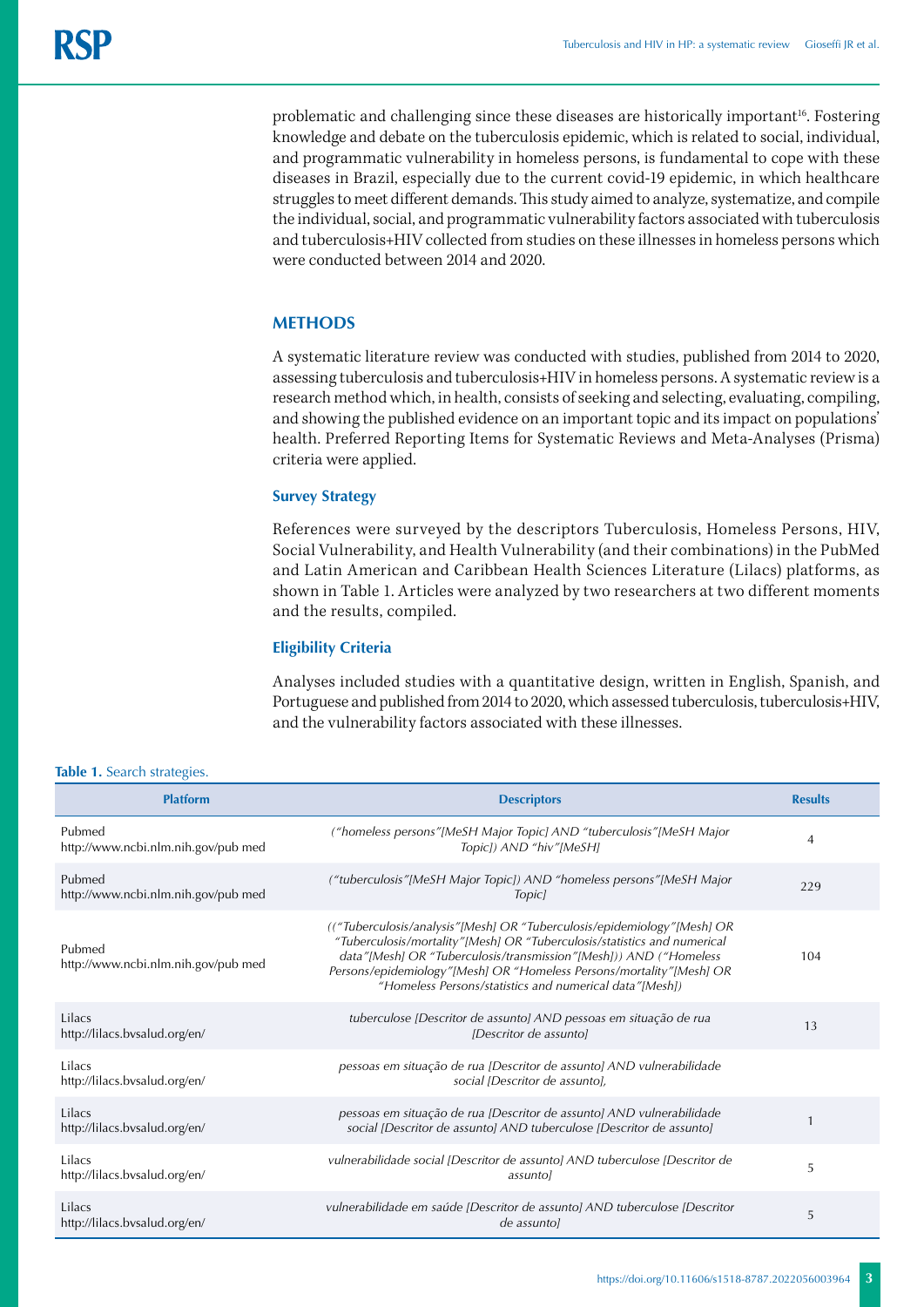#### **Bias Analysis**

Bias in the evaluated studies was assessed in pairs, using the Joanna Briggs Institute Critical Appraisal (JBI – Systematic Reviews tools). JBI is composed of questions assessing the methodological quality of a study according to its design. Cross-sectional studies were evaluated with the JBI Critical Appraisal Checklist for Analytical Cross Sectional Studies with the following questions: (i) clearly defined inclusion and exclusion criteria; (ii) theme and method described in detail; (iii) appropriately measured exposures; (iv) objective and standardized definition criteria to determine the condition studied; (v) confounding factor identification; (vi) strategies to deal with confounding factors; (vii) adequately measured outcomes; and (viii) appropriate statistical analyses<sup>18</sup>. To analyze cohort studies, 11 questions of the JBI Critical Appraisal Checklist for Analytical Cohort Studies were used: (i) both groups recruited from the same population; (ii) exposures similarly measured to identify exposed and unexposed groups; (iii) appropriately measured exposures; (iv) confounding factor identification; (v) strategies for dealing with confounding factors; (vi) participants free of outcomes at baseline; (vii) appropriately measured outcomes; (viii) sufficient time to study outcome occurrence; (ix) complete follow-ups/if not, described and explored reasons for it;  $(x)$  strategies to deal with incomplete follow-ups; and  $(xi)$ appropriate statistical analyses<sup>19</sup>. Ecological studies were evaluated by the JBI Critical Appraisal Checklist for Analytical Cross Sectional Studies, modified according to criteria in Dufault and Klar<sup>20</sup> for the methodological evaluation of this type of study design, with the following questions: (i) explained chosen design and sample size; (ii) clearly defined



**Figure.** Result flowchart.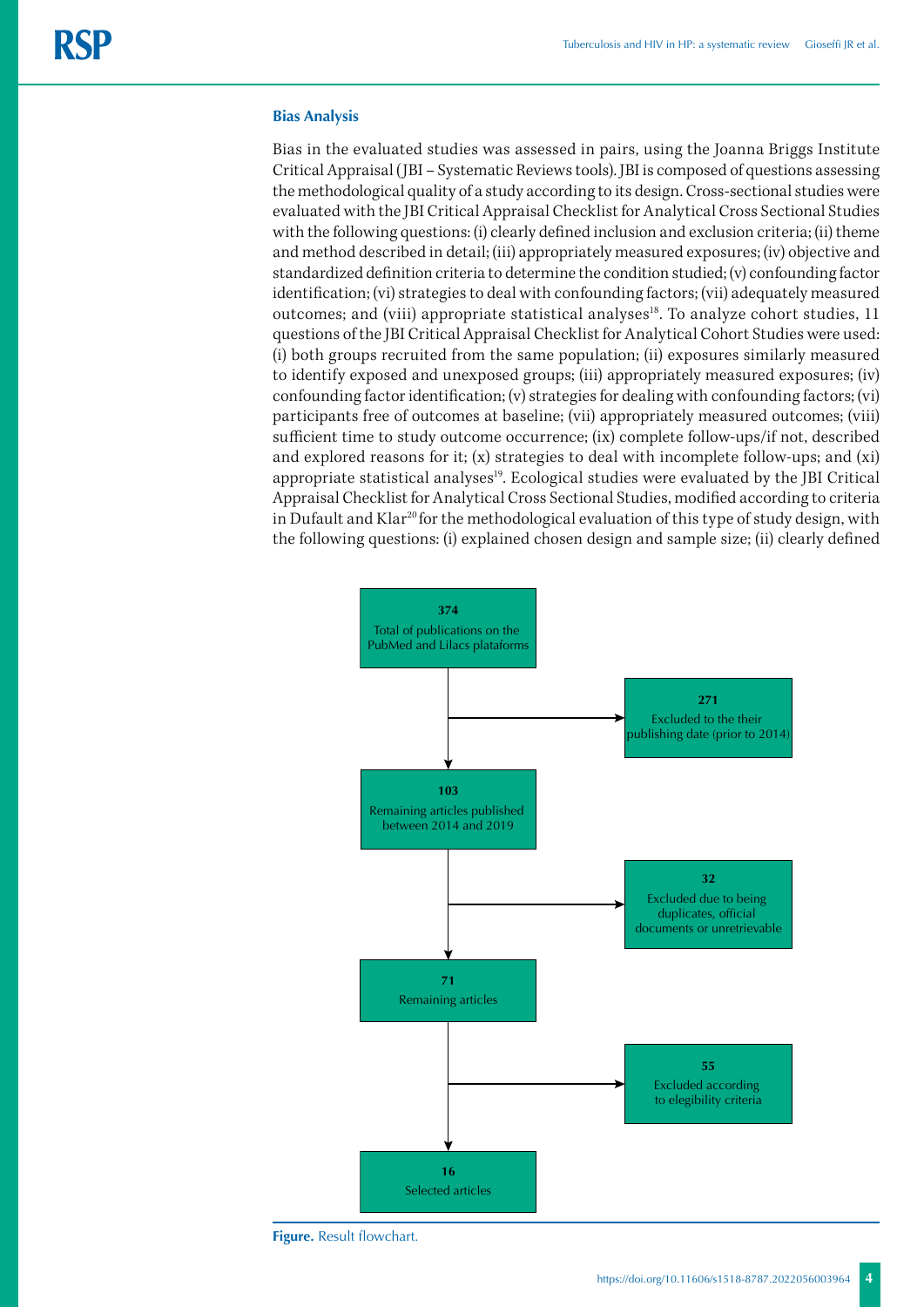| <b>Authors</b>                     | <b>Study population</b>                                   | Year | <b>Country</b> | <b>Descriptors</b>                            | <b>Study</b><br><b>Design</b> |
|------------------------------------|-----------------------------------------------------------|------|----------------|-----------------------------------------------|-------------------------------|
| Aldridge et al. <sup>21</sup>      | 491 homeless persons                                      | 2018 | England        | Tuberculosis +<br>Homeless persons            | Cross-sectional<br>study      |
| Semunigus et al. <sup>22</sup>     | 351 homeless persons                                      | 2016 | Ethiopia       | Tuberculosis +<br>Homeless persons<br>$+$ HIV | Cross-sectional<br>study      |
| Vieira et al. <sup>23</sup>        | Population of 18<br>Portuguese districts                  | 2018 | Portugal       | Tuberculosis +<br>Homeless people             | Ecological<br>study           |
| Ranzani et al. <sup>24</sup>       | 1,726 homeless<br>persons                                 | 2016 | Brazil         | Tuberculosis +<br>Homeless persons            | Cohort study                  |
| Hwang et al. <sup>25</sup>         | 3,292 homeless<br>persons                                 | 2017 | South<br>Korea | Tuberculosis +<br>Homeless persons            | Cohort study                  |
| Dias et al. <sup>26</sup>          | 92,053 homeless<br>persons                                | 2017 | Portugal       | Tuberculosis +<br>Homeless persons            | Cohort study                  |
| Agarwal et al. <sup>27</sup>       | 543 homeless persons                                      | 2019 | <b>USA</b>     | Tuberculosis +<br>Homeless persons            | Cross-sectional<br>study      |
| Nwana et al. <sup>28</sup>         | 393 homeless persons                                      | 2019 | <b>USA</b>     | Tuberculosis +<br>Homeless persons            | Cohort study                  |
| Amiri et al. <sup>29</sup>         | 593 homeless persons                                      | 2014 | Iran           | Tuberculosis +<br>Homeless persons            | Cross-sectional<br>study      |
| Powell et al. <sup>30</sup>        | 110 occurrences of<br>multidrug-resistant<br>tuberculosis | 2017 | <b>USA</b>     | Tuberculosis +<br>Homeless persons            | Cross-sectional<br>study      |
| Gomez et al. <sup>31</sup>         | 544 homeless persons<br>with tuberculosis                 | 2019 | Colombia       | Tuberculosis +<br>Homeless persons            | Cohort study                  |
| Munn et al. <sup>32</sup>          | 64 homeless persons                                       | 2015 | <b>USA</b>     | Tuberculosis +<br>Homeless persons            | Cohort study                  |
| Streit et al. <sup>33</sup>        | 142 homeless persons                                      | 2019 | Germany        | Tuberculosis +<br>Homeless persons            | Cross-sectional<br>study      |
| Dolla et al. <sup>34</sup>         | 301 homeless persons                                      | 2017 | India          | Tuberculosis +<br>Homeless persons            | Cross-sectional<br>study      |
| Korzeniewska-Koseła<br>et al. $35$ | 2,349 homeless<br>persons                                 | 2015 | Poland         | Tuberculosis +<br>Homeless persons            | Cohort study                  |
| Pendzich et al. <sup>36</sup>      | 117 homeless persons                                      | 2015 | Poland         | Tuberculosis +<br>Homeless persons            | Cohort study                  |

**Table 2.** Descriptors and articles selected from the studies.

inclusion and exclusion criteria; (iii) theme and method described in detail; (iv) objective and standardized definition criteria to determine the condition studied; (v) appropriately measured exposures; (vi) confounding factor identification; (vii) strategies to deal with confounding factors; (viii) appropriately measured outcomes; (ix) efforts to reduce the possibility of bias; (x) appropriate statistical analyses; (xi) strategies to deal with incomplete follow-ups; and (xii) highlighted limitations $18,20$ .

#### **RESULTS**

We found 374 studies in the researched platforms, selecting 103 published within the study period and excluding two since they were official government documents for public policies, 23 for being duplicates, and nine because they were not indexed for full reading. Finally, 71 studies remained for analysis. We read their abstracts and browsed the entire articles, selecting 16 according to our eligibility criteria. Most studies were conducted in Europe (6/16), followed by Asia (3/16), North America (4/16), South America (2/16) – of which one was Brazilian, and Africa (1/16) (Figure). In total, seven were cross-sectional studies; eight, cohort; and one, ecological. To this, we added the average of 2.7 studies published annually in the years analyzed, with a minimum of one and a maximum of four papers published each year.

We collected our sample between June 2019 and April 2021 and all data were entered into a Microsoft Excel spreadsheet containing the authors, study population, year of publication, country of publication, and study design.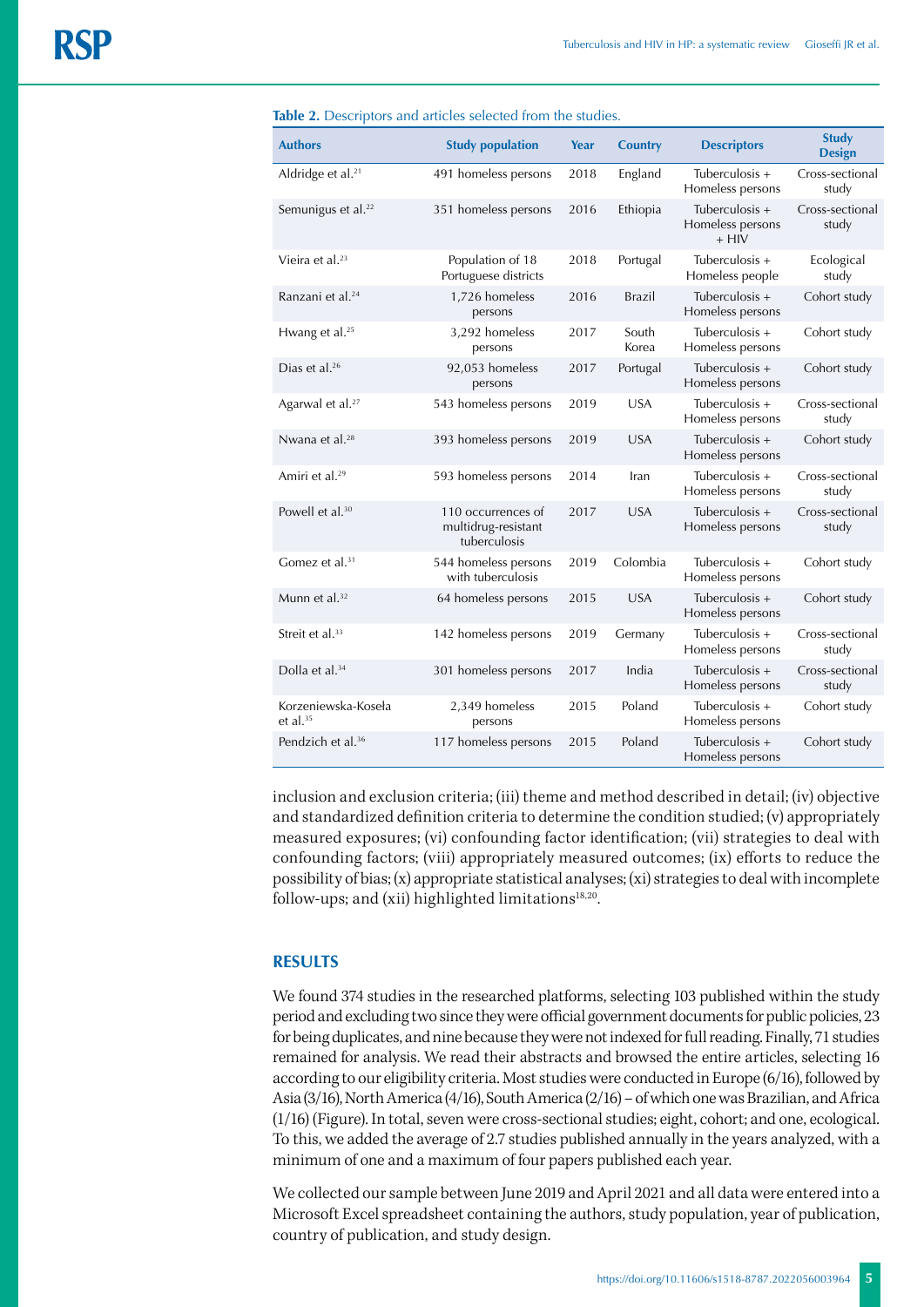|  | <b>Table 3.</b> Summarization of vulnerability factors. |  |  |
|--|---------------------------------------------------------|--|--|
|--|---------------------------------------------------------|--|--|

| <b>Vulnerability factor</b>                                                                                                        | <b>Vulnerability</b><br>dimension | <b>Author</b>                                                                                                                                                                                                                                                                                                                                                                                   |
|------------------------------------------------------------------------------------------------------------------------------------|-----------------------------------|-------------------------------------------------------------------------------------------------------------------------------------------------------------------------------------------------------------------------------------------------------------------------------------------------------------------------------------------------------------------------------------------------|
| Psychological disorder                                                                                                             | Individual                        | Ranzani et al. <sup>24</sup> (2016); Nwana et al. <sup>28</sup> (2019);<br>Powell et al. <sup>30</sup> (2017)                                                                                                                                                                                                                                                                                   |
| Alcohol use                                                                                                                        | Individual and<br>social          | Aldridge et al. <sup>21</sup> (2018); Semunigus et al. <sup>22</sup> (2016);<br>Vieira et al. <sup>23</sup> (2018); Ranzani et al. <sup>24</sup> (2016);<br>Hwuang et al. <sup>25</sup> (2017); Dias et al. <sup>26</sup> (2017);<br>Agarwal et al. <sup>27</sup> (2019); Nwana et al. <sup>28</sup> (2019)                                                                                     |
| Tobacco use                                                                                                                        | Individual and<br>social          | Aldridge et al. <sup>21</sup> (2018); Semunigus et al. <sup>22</sup> (2016);<br>Hwuang et al. <sup>25</sup> (2017); Nwana et al. <sup>28</sup> (2019)<br>Amiri et al. <sup>29</sup> (2014)                                                                                                                                                                                                      |
| Drug use                                                                                                                           | Individual and<br>social          | Aldridge et al. <sup>21</sup> (2018); Ranzani et al. <sup>24</sup> (2016);<br>Dias et al. <sup>26</sup> (2017); Agarwal et al. <sup>27</sup> (2019); Nwana<br>et al. <sup>28</sup> (2019); Powell et al. <sup>30</sup> (2017)                                                                                                                                                                   |
| Low educational attainment                                                                                                         | Individual and<br>social          | Semunigus et al. <sup>22</sup> (2016); Ranzani et al. <sup>24</sup> (2016);<br>Amiri et al. <sup>29</sup> (2014)                                                                                                                                                                                                                                                                                |
| Immigration                                                                                                                        | Social                            | Dias et al. <sup>26</sup> (2017); Munn et al. <sup>32</sup> (2015);<br>Streit et al. <sup>33</sup> (2019)                                                                                                                                                                                                                                                                                       |
| Imprisonment                                                                                                                       | Social                            | Aldridge et al. <sup>21</sup> (2018); Amiri et al. <sup>29</sup> (2014);<br>Powell et al. <sup>30</sup> (2017)                                                                                                                                                                                                                                                                                  |
| Engaging in illegal activities (theft,<br>drug trafficking, and prostitution)                                                      | Social                            | Amiri et al. <sup>29</sup> (2014)                                                                                                                                                                                                                                                                                                                                                               |
| Malnutrition                                                                                                                       | Social                            | Semunigus et al. <sup>22</sup> (2016)                                                                                                                                                                                                                                                                                                                                                           |
| Coinfection with HIV and other<br>diseases such as hypertension,<br>hepatitis, and syphilis, as well as<br>tuberculosis recurrence | Social                            | Aldridge et al. <sup>21</sup> (2018); Semunigus et al. <sup>22</sup> (2016);<br>Ranzani et al. <sup>24</sup> (2016); Hwuang et al. <sup>25</sup> (2017);<br>Dias et al. <sup>26</sup> (2017); Agarwal et al. <sup>27</sup> (2019); Nwana<br>et al. <sup>28</sup> (2019); Amiri et al. <sup>29</sup> (2014)                                                                                      |
| Mixed-race and Black people                                                                                                        | Social                            | Powell et al. <sup>30</sup> (2017); Munn et al. <sup>32</sup> (2015); Dolla<br>et al. <sup>34</sup> (2017)                                                                                                                                                                                                                                                                                      |
| Treatment failure                                                                                                                  | Programmatic                      | Semunigus et al. <sup>22</sup> (2016); Ranzani et al. <sup>24</sup> (2016);<br>Hwuang et al. <sup>25</sup> (2017); Dias et al. <sup>26</sup> (2017);<br>Agarwal et al. <sup>27</sup> (2019); Nwana et al. <sup>28</sup> (2019);<br>Gomez et al. <sup>31</sup> (2019); Streit et al. <sup>33</sup> (2019); Dolla<br>et al. <sup>34</sup> (2017); Korzeniewska-Koseła et al. <sup>35</sup> (2015) |

#### **Table 4.** Incidences and prevalence found in the reviewed studies.

| <b>Authors (year)</b>                 | <b>Tuberculosis incidence</b> | <b>Tuberculosis</b><br>prevalence | Latent tuberculosis<br>infection prevalence | Tuberculosis+HIV<br>prevalence | <b>Latent</b><br><b>tuberculosis</b><br>infection+HIV<br>prevalence |
|---------------------------------------|-------------------------------|-----------------------------------|---------------------------------------------|--------------------------------|---------------------------------------------------------------------|
| Aldridge et al. $21$ (2018)           |                               |                                   | 16,50%                                      |                                |                                                                     |
| Semunigus et al. <sup>22</sup> (2016) | 505/100,000 inhabitants       | 2,60%                             |                                             | 55,50%                         |                                                                     |
| Ranzani et al. <sup>24</sup> (2016)   |                               | 2,80%                             |                                             | 17,30%                         |                                                                     |
| Hwuang et al. $25$ (2017)             |                               |                                   |                                             | 5,70%                          |                                                                     |
| Dias et al. <sup>26</sup> (2017)      | 122/100,000 inhabitants       |                                   |                                             | 32,60%                         |                                                                     |
| Agarwal et al. $27$ (2019)            |                               | 4,10%                             |                                             | 16%                            |                                                                     |
| Nwana et al. <sup>28</sup> (2019)     |                               |                                   |                                             |                                | 1,80%                                                               |
| Amiri et al. <sup>29</sup> (2014)     |                               |                                   | 46,70%                                      |                                | 1,20%                                                               |
| Gomez et al. <sup>31</sup> (2019)     |                               |                                   |                                             | 20,60%                         |                                                                     |
| Streit et al. $33$ (2019)             |                               |                                   | 16%                                         |                                |                                                                     |
| Dolla et al. <sup>34</sup> (2017)     | 270/100,000 inhabitants       |                                   |                                             | 20%                            |                                                                     |

Among the selected articles, we found the following vulnerability factors for their outcomes: alcohol use<sup>21–28</sup>; smoking<sup>21,22,25,28,29</sup>; use of illicit drugs<sup>21,24,26–31</sup>, such as injectable ones<sup>21,27–29</sup> - which may have caused needle sharing<sup>29,30</sup> - and methamphetamine<sup>29</sup>; history of incarceration<sup>21,29</sup>; immigration $^{26,32,33}$ ; psychological disorders $^{24,28,30}$ ; prostitution $^{29}$ , including among men who have sex with men; illiteracy $^{22,29}$ ; malnutrition $^{22}$ ; HIV coinfection $^{21,22,24-29,34}$ ; and other chronic diseases, such as diabetes<sup>27,28</sup>, chronic renal failure<sup>27,28</sup>, and hepatitis B and  $C^{21,28,29}$ .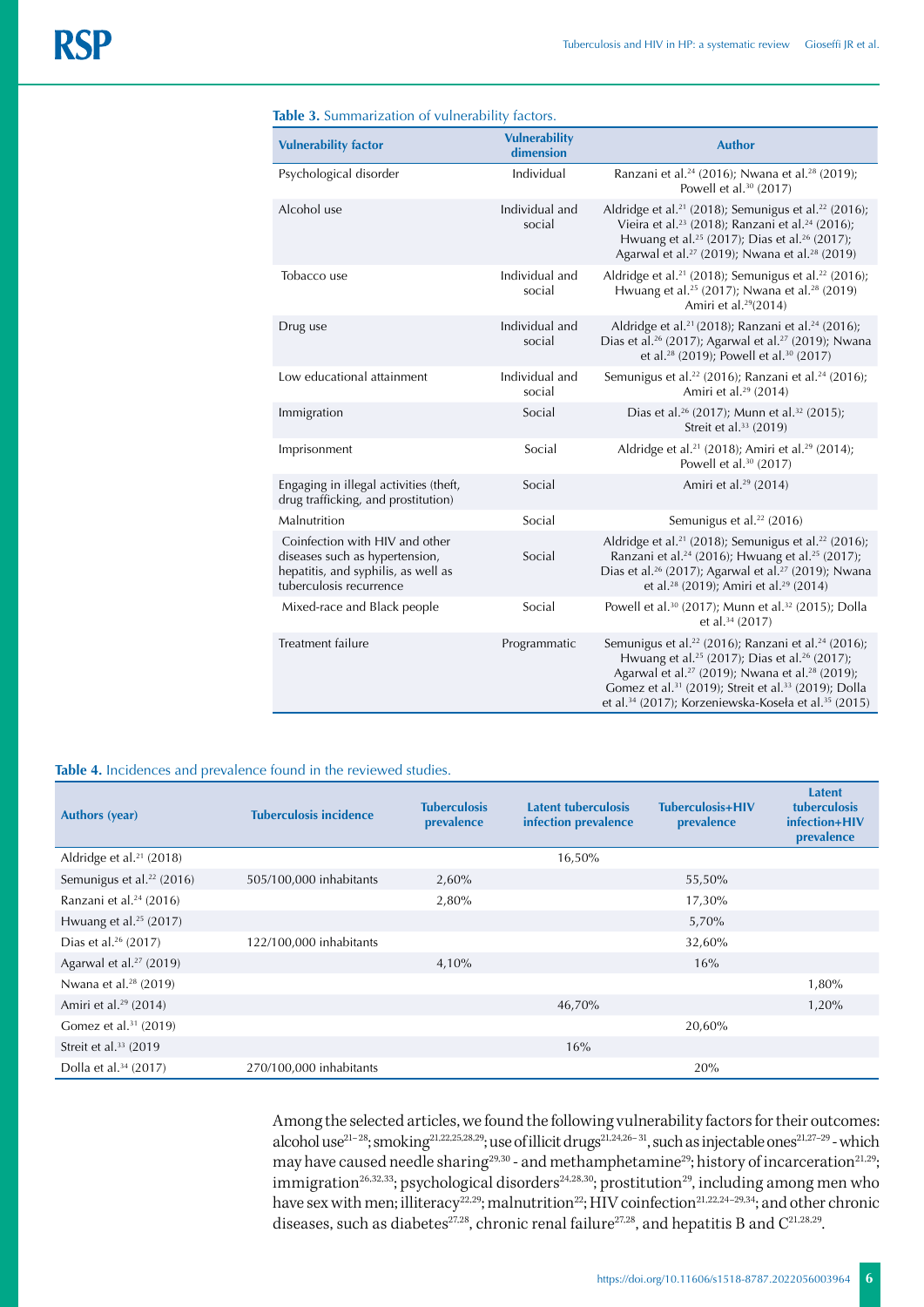In all analyzed studies, most patients with tuberculosis were Black or mixed-race men<sup>24,28,30,32</sup>, with a mean age of 49.8 years (SD  $\pm$  5.2). The literature shows that average homelessness length related to a higher occurrence of tuberculosis and latent tuberculosis infection<sup>21,22,29</sup>.

Table 3 shows the outcomes related to the occurrence of tuberculosis and latent tuberculosis infection: incomplete treatment<sup>22,24,25,27,28,30,31,34,35</sup> or its failure<sup>2,24,26</sup>, death<sup>22,24,25,27,30,31,34</sup>, development of treatment-resistance<sup>22,25-29</sup>, and occurrence of extrapulmonary tuberculosis<sup>22,26,27</sup>. The main diagnostic tools were sputum cytology<sup>22,24,26,27,29,31</sup>, thoracic X-rays<sup>24,27,33</sup>, culture<sup>27,29-31</sup>, molecular examination<sup>27</sup>, and clinical diagnosis<sup>27</sup>.

Among the 16 publications analyzed, 10 described the association between tuberculosis comorbidities and HIV. In Semunigus et al.<sup>22</sup>, the proportion of coinfection reached 55.5%. According to Dias et al.<sup>26</sup>, HIV-positive people were 2.1 times more likely to have an unfavorable outcome. Moreover, 32.6% of participants showed some comorbidity. In Ranzani et al.<sup>24</sup>, 17.3% of homeless persons were HIV positive. According to Agarwal et al.<sup>27</sup>, 16% of participants with tuberculosis were HIV positive and the chance ratio for mortality in these individuals was 3.57 higher than for those who were HIV negative. In Hwang et al.<sup>25</sup>, 5.7% showed tuberculosis+HIV coinfections. In Amiri et al.<sup>29</sup>, 1.2% of HP were HIV positive and had a latent tuberculosis infection, a similar proportion (1.8%) to the one in Nwana et al.<sup>28</sup> Gomez et al.<sup>31</sup> found that 20.6% of HP had comorbidities. Vieira et al.<sup>23</sup> report that a 100-case increase of HIV+tuberculosis coinfection in the general population raises the incidence of tuberculosis among homeless persons to 14 cases per 100,000 inhabitants. The only HIV+ patient in Dolla et al.<sup>34</sup> died.

Regarding biases, most studies showed dissimilar recruited groups<sup>24,25,36</sup>, confounding factor identification<sup>26,27,29,30,33-36</sup>, strategies to deal with these factors<sup>26,27,29,30,32-36</sup> or incomplete participant follow-ups<sup>25,26,36</sup>. Few studies indicated their limitations<sup>24,26,28,29,31,34</sup> and those that did showed flaws in how they described their methodology and results<sup>29,30,32,36</sup>.

#### **DISCUSSION**

We can observe a recurrence between alcohol, tobacco, and illicit drug consumption results – factors of individual susceptibility and social vulnerability (due to the stigma associated with addiction) – whether to escape the reality of suffering or to seek an improvement in general well-being<sup>37,38</sup>. Thus, this vulnerability overlap may increase exposure to tuberculosis and HIV in the study population. Gender, age, coinfection by other communicable diseases, and history of incarceration are also factors which arouse discrimination in our society, albeit at different levels.

Since it is a very important global public health problem (even listed among the Sustainable Development Goals), some methodological flaws in these studies draw our attention, such as their small sample size, weakening their results and conclusions; lack of direct access to tuberculosis-positive patients<sup>29</sup>; underestimation of the actual number of homeless persons<sup>24,26</sup> and of the incidence and prevalence of tuberculosis in this population<sup>26,34</sup>; and a sample composed only of people with tuberculosis $24$ , excluding extrapulmonary forms of the illness.

#### **Individual Vulnerability**

Constant drug use can lead to the development of mental disorders, as stated in the last World Drug Report in 2020 from the United Nations Office of Drugs and Crime (UNODC). In total, two publications24,30 described the variable "mental disorder," evincing its constant occurrence in the study samples. The break with family members either due to maladaptation to their structural model, a history of violence and harassment or unacceptance of reprehensible forms of sustenance and their own addiction, expose these people to social and individual vulnerability since they are unable to count on their families at a difficult time<sup>39,40</sup>.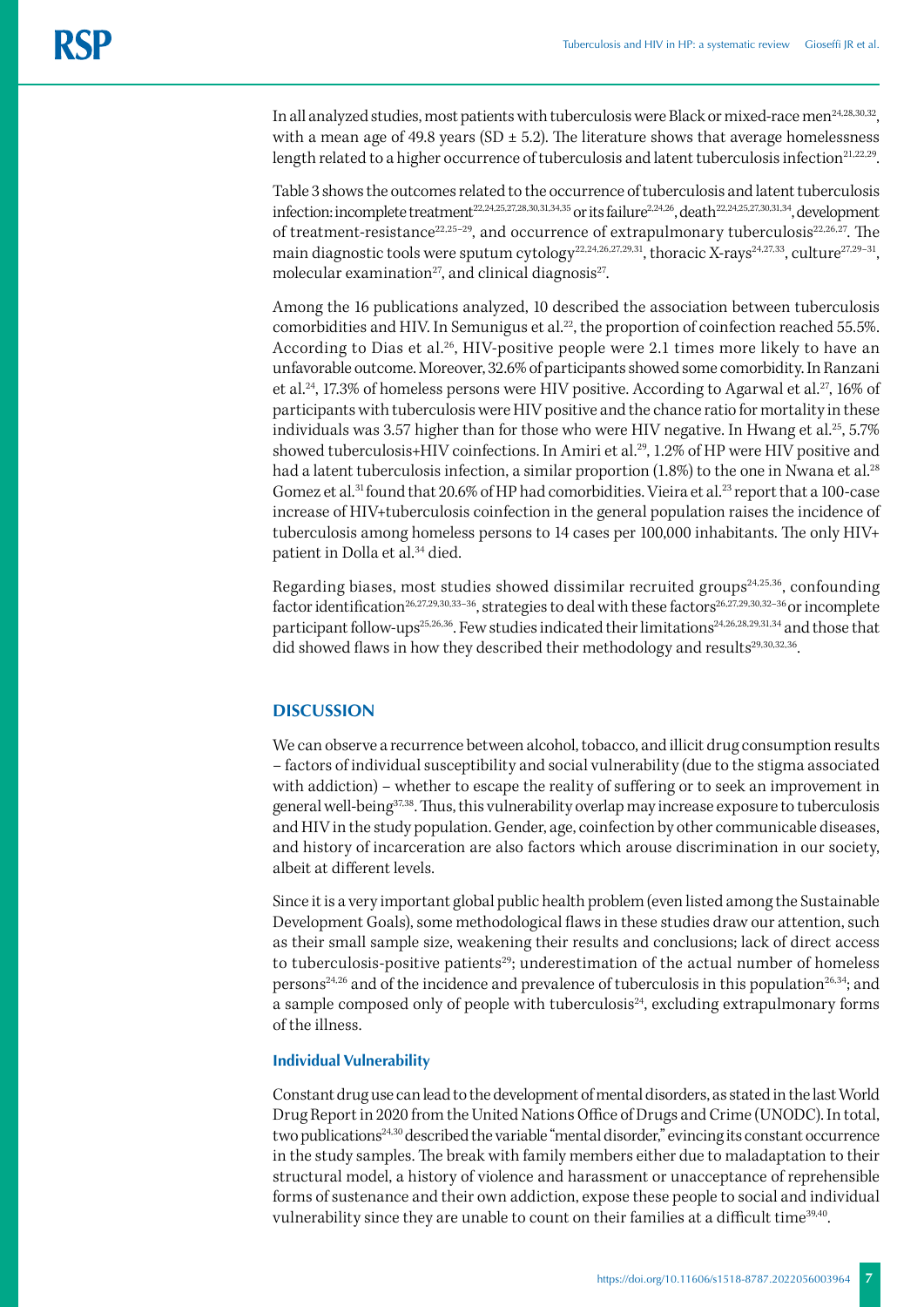#### **Social Vulnerability**

The State attempts to reduce social vulnerability by implementing income transfer programs to decrease the number of people below the poverty line and give them better feeding conditions41. This important measure is considered programmatic and affects social vulnerability and should be expanded as it can reduce the vulnerability of people below the poverty line. Since vulnerability dimensions may overlap or intersect, this helps to broaden the epidemiological view on the ways of getting sick and alert managers to health issues, resulting in a more qualified confrontation of these problems in HP.

Producing vulnerable and non-integrable lives forces HP to continuously live with access barriers to education, work, and health care and services, among others, in addition to their invisibility, which can lead some of them to engage in activities such as prostitution, association with trafficking, theft, and labor analogous to slavery.

Social vulnerability also involves characteristics marked by lower social classes, residence, and Black ethnicity, among others. Studies showed a 63.6% proportion of Black and mixed-race people among their results. The average age of participants is  $49.8$  years (SD  $\pm$  5.2), probably due to their greater spatial mobility, when compared to women or people of different age groups such as older adults, who move less through the streets, exposing themselves less in their journeys<sup>42</sup>.

History of incarceration was frequent among the reviewed studies. The prison system, tasked with rehabilitating and reinserting convicts into society, fails to do so due to the stigma inmates carry after their sentences are fulfilled either by society in general or by absent family support or unemployment. Thus, many lack the monetary resources to continue their lives, resorting to homelessness and sometimes engaging in illegal activities, which are incapable of breaking the recidivism cycle<sup>43</sup>.

According to a ranking conducted by the World Prison Brief (2021)<sup>44</sup>, Brazil has the third largest prison population in the world, a fact intrinsically linked to structural racism and, consequently, to the systematic marginalization of Black and mixed-race people, who comprise 61.7% of inmates<sup>45</sup>. Thus, we can observe that these vulnerability factors related to social, racial, and economic impacts are perpetuated in the most vulnerable populations.

#### **Programmatic Vulnerability**

This dimension, related to access to State public and institutional equipment, proved to be an important dimension to analyze vulnerable populations' susceptibilities to tuberculosis and HIV in epidemiological studies<sup>46</sup>, as it evinces the precariousness and fragility of these resources. Incomplete treatment and the development of resistance to medication are included in this dimension, as they show the failure of the health system to provide adequate therapy, information, and structure to treat these patients<sup>47</sup>. Among its consequences is coinfection with other diseases since homelessness and environmental exposure enhance the risks for some chronic and infectious diseases<sup>38</sup> once priority issues for the maintenance of life, such as safety and food, are more urgent than health care. Due to access barriers, health care is relegated to the background or received only when opportune<sup>38,48</sup>.

#### **CONCLUSION**

According to the Institute of Applied Economic Research, Brazil had more than 100,000 homeless persons in 2016<sup>49</sup>. Due to the Brazilian socioeconomic perspective, including the covid-19 pandemic allied to the current economic and political scenario, Brazil witnessed an increase in poverty and the number of HP<sup>50</sup>. Among its consequences, we can observe, in the short term, an increase of tuberculosis in HP and other vulnerable populations, such as lowincome families, *favela* dwellers or residents of precarious housing<sup>51</sup> since Brazil already has experienced an increase in poverty and misery, as have other Latin American countries<sup>50,52</sup>.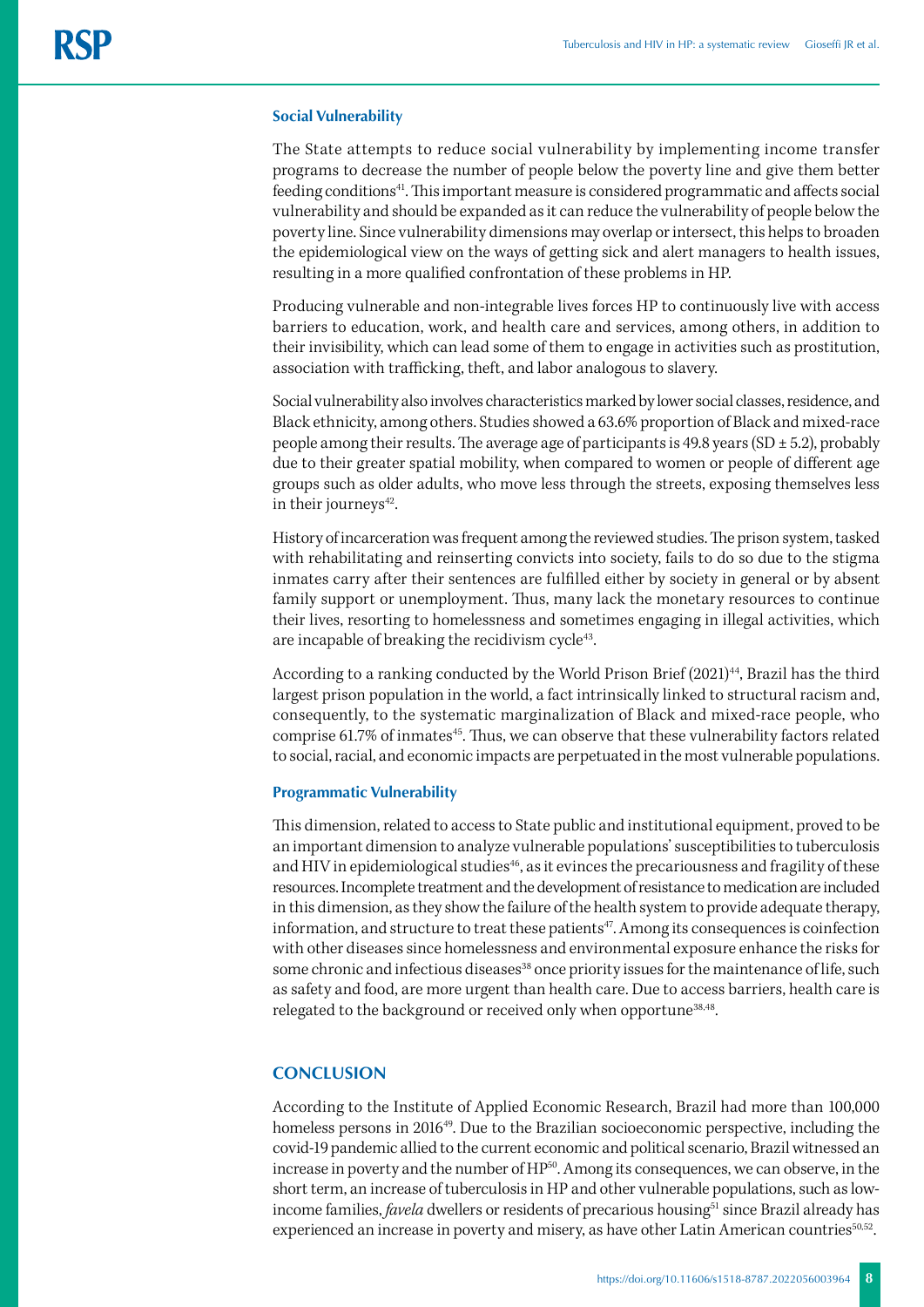Our perspective of the concept of vulnerability allowed us to assess that the results found in the analyzed publications evinced the social and programmatic factors associated with tuberculosis and HIV in HP, highlighting the different dimensions of life and healthcare precarization. Thus, this concept was a fundamental support to classify and understand the different susceptibilities permeating HP's life and hindering the treatment of tuberculosis and HIV, as well as treatment failures due to discontinuity and, consequently, the appearance of drug-resistant strains.

Even with established protocols, guidelines, ordinances, and technical standards to prevent and treat HP's health, we noticed that the execution of the action plans outlined by government strategies shows important flaws, evincing weaknesses in the health system and public policies aimed at HP, and the stigma and social prejudices health services reproduce. Thus, some lives are more exposed to vulnerability situations and consequently show less access to prevention and protection and are more susceptible to violence from the State and society than others. This is due to various crossings marking these lives as more vulnerable and often unrecognized and invisible.

#### **Recommendations**

Based on the results of this review, we recommend greater attention and investment in improving prevention actions and interventions for tuberculosis and tuberculosis+HIV in HP since primary care to routinely assess homeless persons' vulnerabilities. We also suggest that managers and technicians evaluate the need to change and adjust primary care protocols for HP and integrally distribute resources to the demands which are already known and shown in this study. Political effort and commitment are also necessary to distribute resources destined to health, social policies, and HP assistance.

Systematizing vulnerability factors can support hypotheses for future research and subsidize public health and social policies to cope with tuberculosis and HIV in HP. Our findings, when compared to other systematic reviews, seem to advance the literature by its discussion from a perspective of the concept of vulnerability, unprecedented in national publications, for homeless persons and the prevalence of tuberculosis and tuberculosis+HIV.

#### **Limitations**

This study has limitations since, even if its two researchers conducted a wide search of the published studies, a number of texts may yet be digitally unavailable on the surveyed platforms; due to the quick dynamic of publishing, some studies may have escaped search and data collection.

#### **REFERENCES**

- 1. World Health Organization. Global tuberculosis report 2020: executive summary. Geneva (CH): WHO; 2020.
- 2. Quinn PJ, Markey BK, Carter ME, Donnelly WJ, Leonard F. Microbiologia veterinária e doenças infecciosas. Vol. 5. Porto Alegre, RS: Artmed; 2005.
- 3. Nações Unidas. ONU quer acabar com epidemia de tuberculose até 2030. ONU News. 24 mar 2016 [cited 2018 Nov 10]. Available from: https://news.un.org/pt/story/2016/03/1545481-onuquer-acabar-com-epidemia-de-tuberculose-ate-2030
- 4. Ministério da Saúde (BR), Secretaria de Ciência, Tecnologia e Insumos Estratégicos, Departamento de Ciência e Tecnologia. Adesão ao tratamento de tuberculose pela população em situação de rua. Brasília, DF; 2016.
- 5. Ministério da Saúde (BR), Secretaria de Vigilância em Saúde. Tuberculose. 2021. Bol Epidemiológico. Número Especial. Brasília, DF; 2021 [cited 2021 Jun 3]. Available from: https://www.gov.br/saude/pt-br/media/pdf/2021/marco/24/boletim-tuberculose-2021\_24.03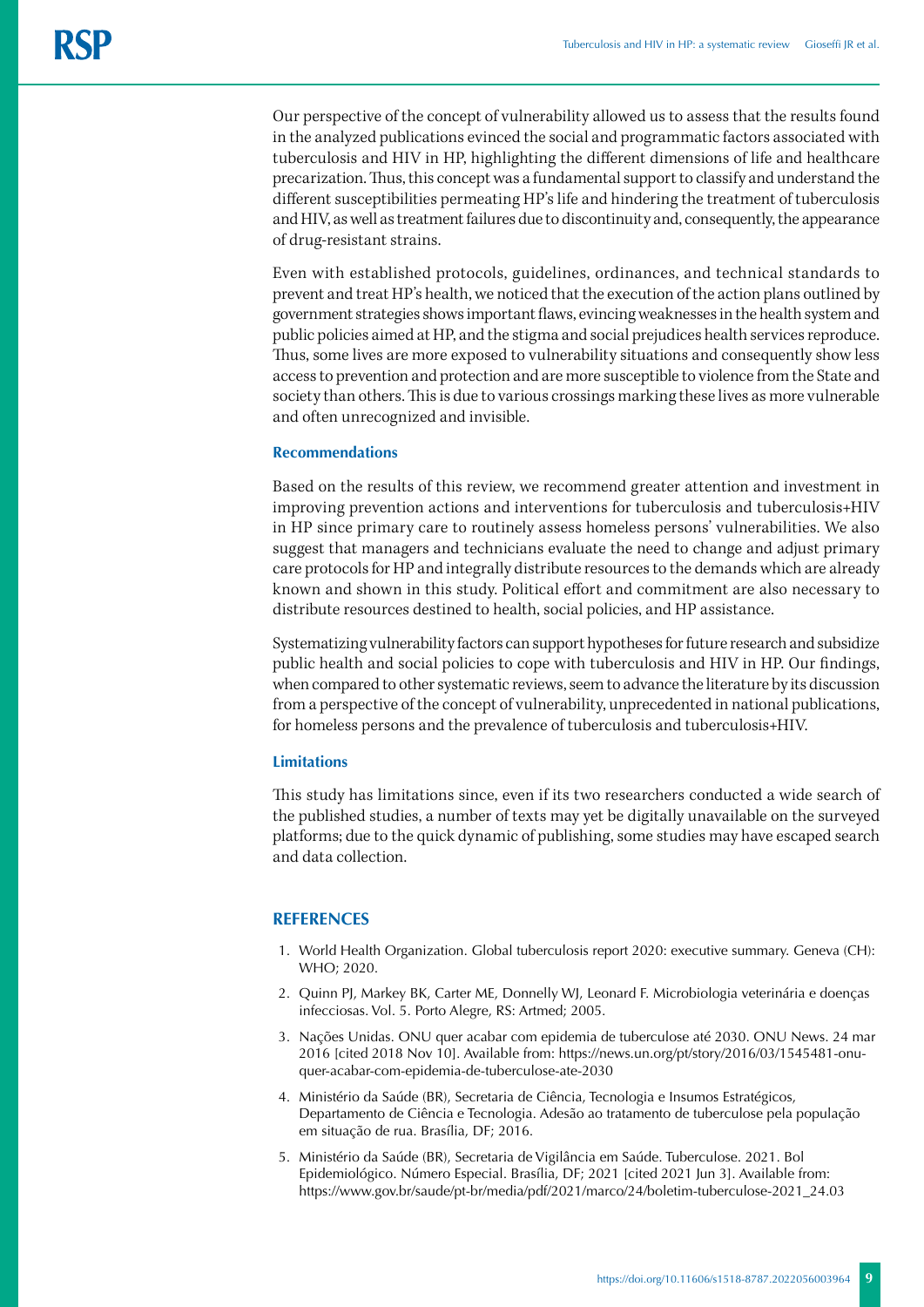- 6. Presidência da República (BR), Casa Civil, Subchefia para Assuntos Jurídicos. Emenda Constitucional Nº 95, de 15 de dezembro de 2016. Altera o Ato das Disposições Constitucionais Transitórias, para instituir o Novo Regime Fiscal, e dá outras providências. Brasília, DF; 2016.
- 7. Rabahi MF, Silva Júnior JLR, Ferreira ACG, Tannus-Silva DGS, Conde MB. al. Tratamento da tuberculose. J Bras Pneumol. 2017;43(6):472-86. https://doi.org/10.1590/S1806-37562016000000388
- 8. Carmo ME, Guizardi FL. O conceito de vulnerabilidade e seus sentidos para as políticas públicas de saúde e assistência social. Cad Saude Publica. 2018;34(3):e00101417. https://doi. org/10.1590/0102-311X00101417
- 9. Ayres JRCM, Paiva V, França Jr I, Gravato N, Lacerda R, Della Negra M, et al. Vulnerability human rights, and comprehensive health care needs of young people living with HIV/AIDS. Am J Public Health. 2006;96(6):1001-6. https://doi.org/10.2105/AJPH.2004.060905
- 10. Governo Federal (BR). Política Nacional para Inclusão Social da População em Situação de Rua. Brasília, DF; 2008 [cited 2018 Nov 10]. Available from: https://www.justica.pr.gov.br/sites/ default/arquivos\_restritos/files/documento/2019-08/pol.nacional-morad.rua\_.pdf
- 11. Cunha JVQ, Rodrigues M, organizadores. Rua: aprendendo a contar. Pesquisa Nacional sobre População em Situação de Rua. Brasília, DF: Ministério do Desenvolvimento Social e Combate à Fome; 2009.
- 12. UNAIDS. Estatísticas Globais sobre HIV 2020. Brasília, DF: UNAIDS Brasil; 2020 2008 [cited 2021 Jun 8]. Available from: https://unaids.org.br/estatisticas/
- 13. Ministério da Saúde (BR). Brasil Livre da Tuberculose: evolução dos cenários epidemiológicos e operacionais da doença. Bol Epidemiol. 2019 [cited 2020 Aug 10];50(9):18. Available from: http://portalarquivos2.saude.gov.br/images/pdf/2019/marco/22/2019-009.pdf
- 14. Santos ML, Coeli CM, Batista JDL, Braga MC, Albuquerque MFPM. Factors associated with underreporting of tuberculosis based on data from Sinan Aids and Sinan TB. Rev Bras Epidemiol. 2018;21:e180019. https://doi.org/10.1590/1980-549720180019
- 15. Ministério da Saúde (BR). Panorama epidemiológico da coinfecção TB-HIV no Brasil 2019. Bol Epidemiol TB-HIV. 2019 [cited 2021 Jun 3];50(26):23. Available from: http://www.aids.gov.br/ pt-br/pub/2019/boletim-epidemiologico-tb-hiv-2019
- 16. Monteiro D. Tuberculose: pesquisas e melhorias no tratamento intensificam o combate à doença. Rio de Janeiro: Agência Fiocruz de Notícias; 2013 [cited 2021 Jun 8]. Available from: [https://agencia.fiocruz.br/tuberculose-pesquisas-e-melhorias-no-tratamento-intensificam-o](https://agencia.fiocruz.br/tuberculose-pesquisas-e-melhorias-no-tratamento-intensificam-o-combate-a-doenca)[combate-a-doenca](https://agencia.fiocruz.br/tuberculose-pesquisas-e-melhorias-no-tratamento-intensificam-o-combate-a-doenca)
- 17. Moher D, Liberati A, Tetzlaff J, Altman DG; PRISMA Group. Preferred reporting items for systematic reviews and meta-analyses: The PRISMA satement. Phys Ther. 2009;89(9):873-80. Reprinted from Annals of Internal Medicine.
- 18. Moola S, Munn Z, Tufanaru C, Aromataris &, Sears K, Sfetcu R, Currie M, Qureshi R, Mattis P, Lisy K, Mu P-F. Systematic reviews of etiology and risk . In: Aromataris E, Munn Z, editors. Joanna Briggs Institute Reviewer's Manual. Adelaide (AU): The Joanna Briggs Institute; 2017 [cited 2018 Nov 12]. Chapter 7. Available from: https://reviewersmanual.joannabriggs.org/
- 19. Moola S, Munn Z, Tufanaru C, Aromataris E, Sears K, Sfetcu R, et al. Systematic reviews of etiology and risk. In: Aromataris E, Munn Z, editors. JBI manual for evidence synthesis. Adelaide (AU): Joanna Briggs Institute; 2020 [cited 2021 Mar 1]. Chapter 7. Available from: https://jbiglobal-wiki.refined.site/space/MANUAL/3283910762/Chapter+7%3A+Systematic+reviews+of+e tiology+and+risk
- 20. Dufault B, Klar N. The quality of modern cross-sectional ecologic studies: a bibliometric review. Am J Epidemiol. 2011;174(10):1101-7. https://doi.org/10.1093/aje/kwr241
- 21. Aldridge RW, Hayward AC, Hemming S, Yates SK, Ferenando G, Possas L, et al. High prevalence of latent tuberculosis and bloodborne virus infection in a homeless population. Thorax. 2018;73(6):557-64. https://doi.org/10.1136/thoraxjnl-2016-209579
- 22. Semunigus T, Tessema B, Eshetie S, Moges F. Smear positive pulmonary tuberculosis and associated factors among homeless individuals in Dessie and Debre Birhan towns, Northeast Ethiopia. Ann Clin Microbiol Antimicrob. 2016;15(1):50. https://doi.org/10.1186/s12941-016-0165-x
- 23. Vieira AL, Oliveira O, Gomes M, Gaio R, Duarte R. Tuberculosis incidence rate among the homeless population: the impact of socio-demographic and health-related variables. Pulmonology. 2018;24(5):309-11. https://doi.org/10.1016/j.pulmoe.2018.05.001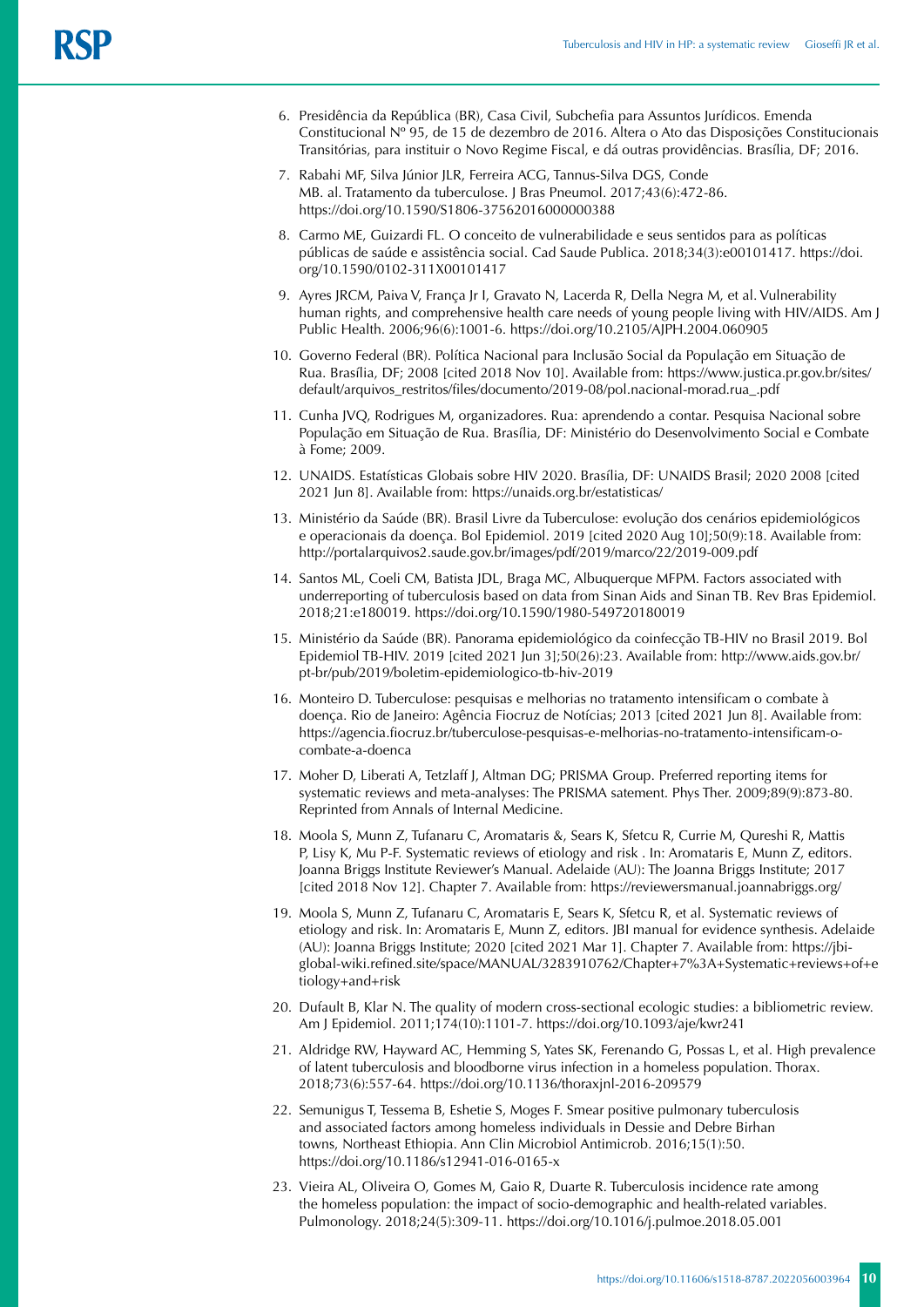- 24. Ranzani OT, Carvalho CRR, Waldman EA, Rodrigues LC. The impact of being homeless on the unsuccessful outcome of treatment of pulmonary TB in São Paulo State, Brazil. BMC Med. 2016;14:41. https://doi.org/10.1186/s12916-016-0584-8
- 25. Hwang YW, Lee YJ, Kong SY. Epidemiology and clinical outcomes of tuberculosis among homeless persons visiting emergency department in public hospital. Am J Emerg Med. 2018;36(1):164-6. https://doi.org/10.1016/j.ajem.2017.07.049
- 26. Dias M, Gaio R, Sousa P, Abranches M, Gomes M, Oliveira O, et al. Tuberculosis among the homeless: should we change the strategy? Int J Tuberc Lung Dis. 2017;21(3):327-32. https://doi.org/10.5588/ijtld.16.0597
- 27. Agarwal S, Nguyen DT, Graviss EA. Homelessness and mortality among persons with tuberculosis in Texas, 2010-2017. Public Health Rep. 2019;134(6):643-50. https://doi.org/10.1177/0033354919874087
- 28. Nwana N, Marks SM, Lan E, Chang AH, Holcombe M, Morris SB. Treatment of latent Mycobacterium tuberculosis infection with 12 once weekly directly-observed doses of isoniazid and rifapentine among persons experiencing homelessness. PLoS One. 2019;14(3):e0213524. https://doi.org/10.1371/journal.pone.0213524
- 29. Amiri FB, Gouya MM, Saifi M, Rohani M, Tabarsi P, Sedaghat A, et al. Vulnerability of homeless people in Tehran, Iran, to HIV, tuberculosis and viral hepatitis. PLoS One. 2014;9(6):e98742. https://doi.org/10.1371/journal.pone.0098742
- 30. Powell KM, VanderEnde DS, Holland DP, Haddad MB, Yarn B, Yamin AS, et al. Outbreak of drugresistant Mycobacterium tuberculosis among homeless people in Atlanta, Georgia, 2008-2015. Public Health Rep. 2017;132(2):231-40. https://doi.org/10.1177/0033354917694008
- 31. Gómez LM, Paniagua-Saldarriaga LA, Richert Q, Keynan Y, Montes F, López L, et al. Homelessness and HIV: a combination predictive of poor tuberculosis treatment outcomes and in need of innovative strategies to improve treatment completion. Am J Trop Med Hyg. 2019;100(4):932-9. https://doi.org/10.4269/ajtmh.18-0305
- 32. Munn MS, Duchin JS, Kay M, Pecha M, Thibault CS, Narita M. Analysis of risk factors for tuberculous infection following exposure at a homeless shelter. Int J Tuberc Lung Dis. 2015;19(5):570-5. https://doi.org/10.5588/ijtld.14.0648
- 33. Streit F, Bartels C, Kuczius T, Cassier C, Gardemann J, Schaumburg F. Prevalence of latent tuberculosis in homeless persons: a single-centre cross-sectional study, Germany. PLoS One. 2019;14(3):e0214556. https://doi.org/10.1371/journal.pone.0214556
- 34. Dolla C, Padmapriyadarsini C, Menon AP, Muniyandi M, Adinarayanan S, Sekar G, et al. Tuberculosis among the homeless in Chennai city, South India. Trans R Soc Trop Med Hyg. 2017;111(10):479-81. https://doi.org/10.1093/trstmh/trx081
- 35. Korzeniewska-Koseła M, Kuś J, Lewandowska K, Siemion-Szcześniak I. Tuberculosis in homeless persons in Poland. Przegl Epidemiol. 2015;69(3):445-51.
- 36. Pendzich J, Maksymowicz-Mazur W, Pawłowska J, Filipczyk Ł, Kulawik I, Zientek J, Kozielski J. Tuberculosis among the homeless and inmates kept in custody and in penitentiary institutions in the Silesia region. Pneumonol Alergol Pol. 2015;83(1):23-9. doi: 10.5603/PiAP.2015.0003. PMID: 25577530.
- 37. Zuim RCB, Trajman A. Itinerário terapêutico de doentes com tuberculose vivendo em situação de rua no Rio de Janeiro. Physis. 2018;28(2):e280205. https://doi.org/10.1590/S0103- 73312018280205
- 38. Hino P, Santos JO, Rosa AS. Pessoas que vivenciam situação de rua sob o olhar da saúde. Rev Bras Enferm. 2018;71 Supl 1:732-40. <https://doi.org/10.1590/0034-7167-2017-0547>
- 39. Lindner LC. "Dando uma moral": moralidades, prazeres e poderes no caminho da cura da tuberculose na população em situação de rua no município de São Paulo [tese]. São Paulo: Faculdade de Saúde Pública da Universidade de São Paulo; 2016.
- 40. Oliveira RG. Práticas de saúde em contextos de vulnerabilização e negligência de doenças, sujeitos e territórios: potencialidades e contradições na atenção à saúde de pessoas em situação de rua. Saude Soc. 2018;27(1):37-50. https://doi.org/10.1590/S0104-12902018170915
- 41. Lopes AJ, Jansen U, Capone D, Jansen JM. História natural e apresentação clínica. Rev Hosp Univ Pedro Ernesto. 2006;5(2):40-5.
- 42. San Pedro A, Oliveira RM. Tuberculose e indicadores socioeconômicos: Revisão sistemática da literatura. Rev Panam Salud Publica. 2013;33(4):294-301.